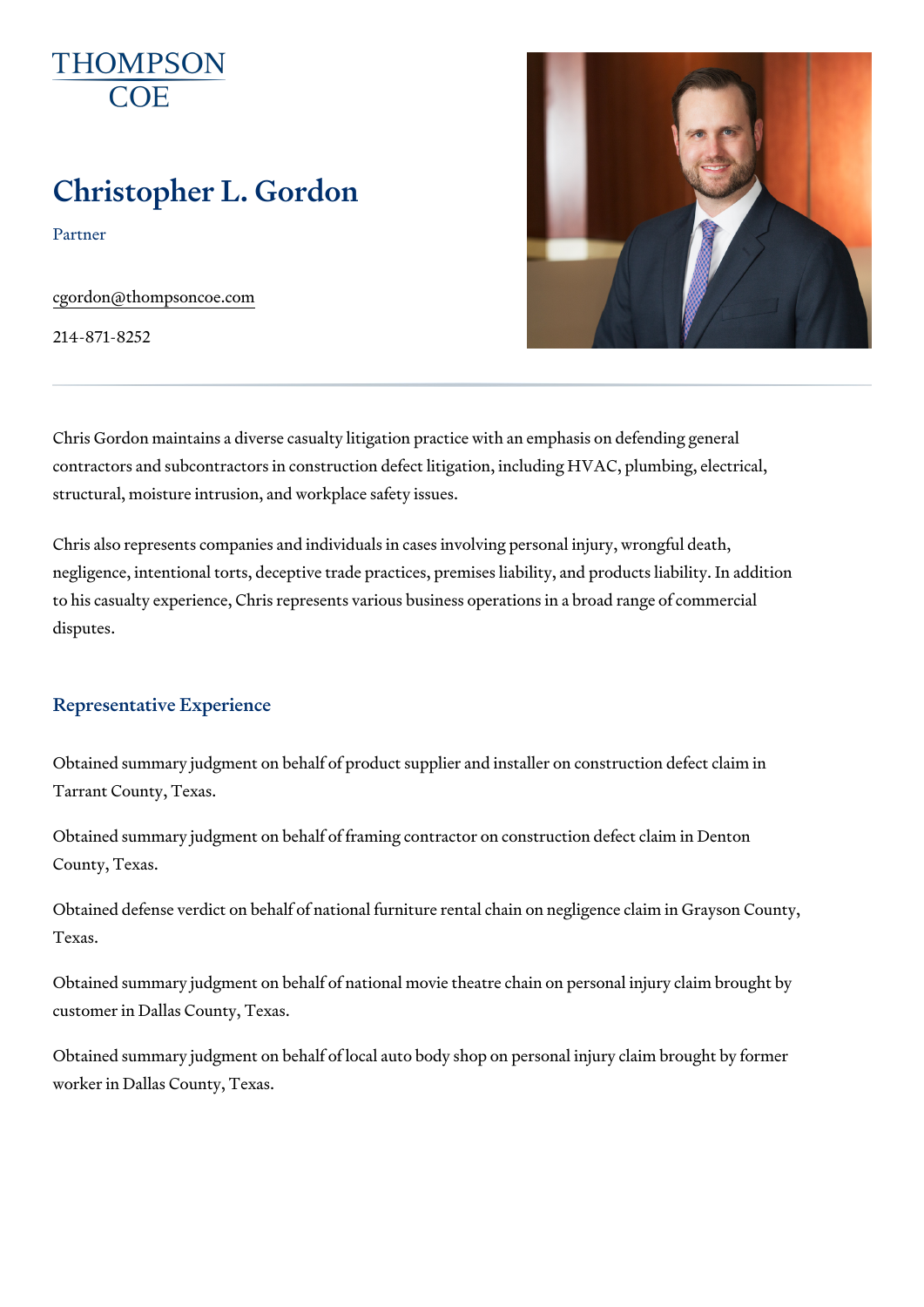Obtained dismissal on behalf of restaurant in negligence lawsuit arising fr County, Texas.

Obtained summary judgment on behalf of company that sells motorized whe brought by customer.

Negotiated favorable settlements on behalf of numerous clients in matters personal injury.

Advise insurers in connection with enforceability of various contractual pro limitation of liability provisions.

## Awards & Recognition

SUPER LAWYERS - RISING STAR Listed for Personal Injury - General (Defense), Construction Litigation 2016-2020

# Related Services

[Business and C](https://www.thompsoncoe.com/people/christopher-l-gordon/)ommercial

[Constru](https://www.thompsoncoe.com/people/christopher-l-gordon/)ction

[General Liability/Catas](https://www.thompsoncoe.com/people/christopher-l-gordon/)trophic Injury

[Insura](https://www.thompsoncoe.com/people/christopher-l-gordon/)nce

[Products Liability &](https://www.thompsoncoe.com/people/christopher-l-gordon/) Mass Torts

# Education, Admissions & Activities

## EDUCATION

St. Mary's University School of Law J.D., 2010 Law Journal Executive Board-Comment Editor

# Hardin-Simmons University B.S., cum laude, 2006

## BAR ADMISSIONS

# Texas 2010